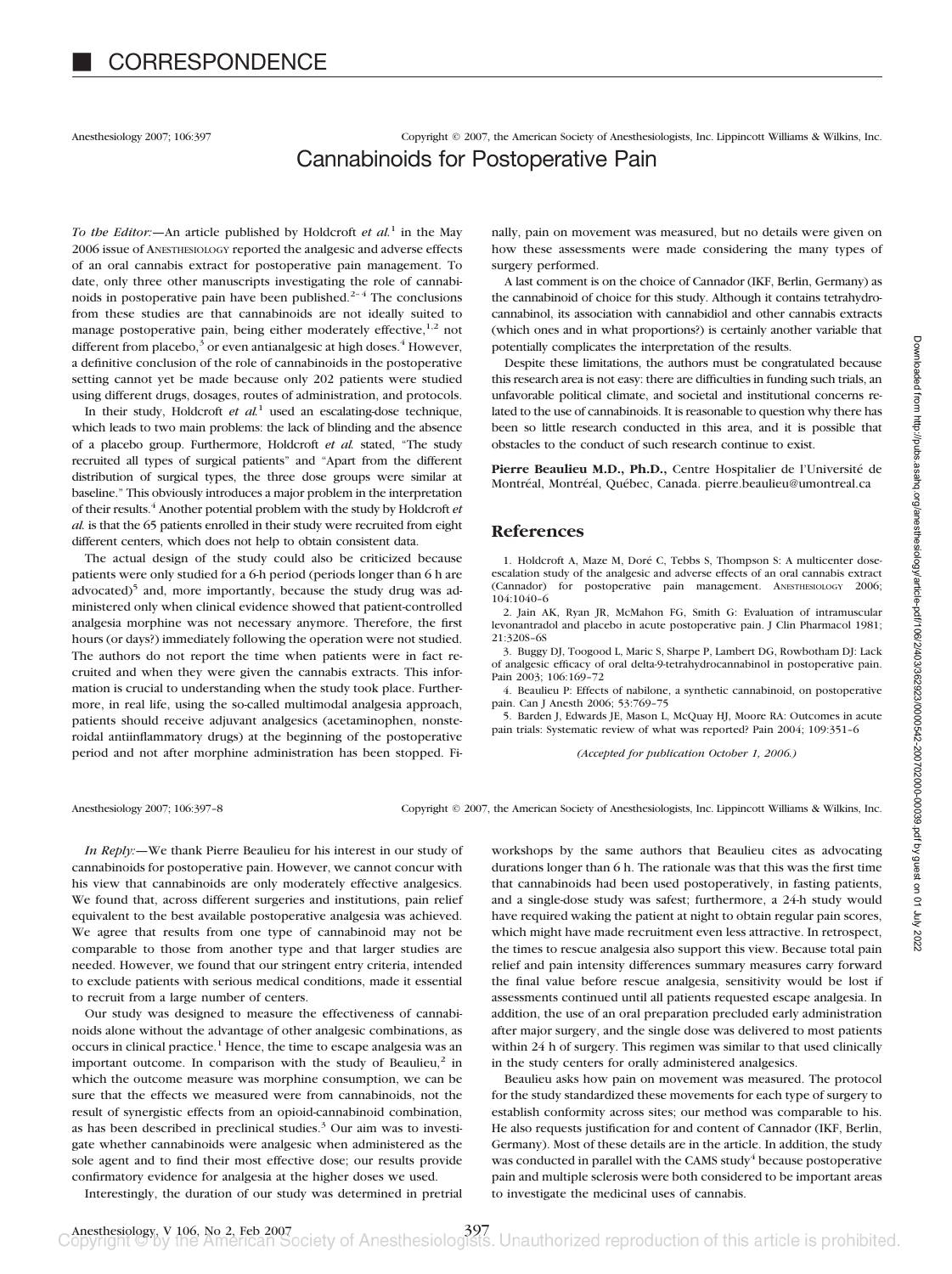**Anita Holdcroft, M.B., Ch.B., M.D.,\* Caroline Dore, B.Sc.** \*Imperial College London and Chelsea and Westminster Hospital, London, United Kingdom. a.holdcroft@imperial.ac.uk

#### **References**

1. Holdcroft A, Maze M, Doré C, Tebbs S, Thompson S: A multicentre doseescalating study of the analgesic and adverse effects of an oral cannabis extract (Cannador) for postoperative pain. ANESTHESIOLOGY 2006; 104:1040–6

2. Beaulieu P: Effects of nabilone, a synthetic cannabinoid, on postoperative pain. Can J Anesth 2006; 53:769–75

3. Cichewicz DL, McCarthy EA: Antinociceptive synergy between  $\Delta^9$ -tetrahydrocannbinol and opioids after oral administration. J Pharmcol Exp Ther 2003; 304:1010–5

4. Zajicek J, Fox P, Sanders H, Wright D, Vickery J, Nunn A, Thompson A on behalf of the UKMS Research Group: Cannabinoids for treatment of spasticity and other symptoms related to multiple sclerosis (CAMS study): Multicentre randomised placebo-controlled trial. Lancet 2003;362:1517–26.

*(Accepted for publication October 1, 2006.)*

# Anesthesiology 2007; 106:398 Copyright © 2007, the American Society of Anesthesiologists, Inc. Lippincott Williams & Wilkins, Inc. Paravertebral Blocks in Thoracoscopy: Single No, Continuous Yes

*To the Editor:—*We read with great interest the article by Hill *et al.*<sup>1</sup> regarding the analgesic efficacy of single-dose, multilevel paravertebral nerve blockade (PVB) for thoracoscopic surgery. Given our own experience with PVBs (160-200 patients per month using both single and continuous, unilateral and bilateral PVBs for a wide variety of cases) in thoracoscopic surgery, we find their results most believable. Singleshot PVB analgesia is *not* long-lasting, and pain after thoracoscopic surgery is actually quite significant in the first 24 h and even beyond (especially with the continued presence of a chest tube). Our quarrel with these authors is not with their methods or their findings, but with their conclusions. It is akin to concluding that, because single-dose nerve blocks do not provide prolonged analgesia after total knee replacement, peripheral nerve blocks are of no use for this surgery. Clearly that would be a perverse extrapolation, and most would recognize that such findings indicate the need for continuous blockade.

Our approach to postoperative pain management after thoracoscopic surgery includes routine preoperative placement of a single paravertebral catheter at a level of T5 or T6. This is much more time efficient and comfortable for the patient than placing multiple blocks. We have found no loss of analgesic efficacy by eliminating the singleshot blocks at multiple levels and have observed both clinically and with contrast dye injection that the sole catheter does indeed provide for multiple levels of paravertebral blockade. Besides simplicity and a minimum of side effects, the advantages of a single continuous paravertebral catheter are its effectiveness, its flexibility, and its adaptability. A PVB catheter allows for titration of the local anesthetic and extension of nerve blockade as needed. With further bolus dosing and adjustment of infusion rates, PVB analgesia is individualized before patient discharge from the postanesthesia care unit. In fact, our postanesthesia care unit nurses work closely with our acute interventional postoperative pain service and are most comfortable working with peripheral nerve block infusions. By having a catheter in place, we can also continue the nerve blockade until removal of the chest tube (typically the determining factor in timing of hospital discharge after thoracoscopic surgery), thus minimizing pain and opiate consumption for the duration of this period. Moreover, in the event that the thoracoscopic procedure turns into an open thoracotomy, the PVB catheter is already in position to readily provide postoperative analgesia and adjust it to the patient's needs.

It has been suggested that thoracic PVB may replace the thoracic epidural technique as the gold standard for providing analgesia for patients undergoing thoracotomy.<sup>2</sup> In our institution, this has been the case for some time, and it has had a profound and positive impact. We urge our colleagues to move forward in learning and applying continuous PVB in their practices.

**Bruce Ben-David, M.D.,\* Rita Merman, M.D., Jacques E. Chelly, M.D., Ph.D., M.B.A.** \*University of Pittsburgh Medical Centers Presbyterian-Shadyside Hospital, Pittsburgh, Pennsylvania. bendbx@anes.upmc.edu

### **References**

1. Hill SE, Keller RA, Stafford-Smith M, Grichnik K, White WD, D'Amico TA, Newman MF: Efficacy of single-dose, multilevel paravertebral nerve blockade for analgesia after thoracoscopic procedures. ANESTHESIOLOGY 2006; 104:1047–53 2. Arnal D, Garutti I, Olmedilla L: Paravertebral analgesia in thoracic surgery. Rev Esp Anestesiol Reanim 2004; 51:438–46

*(Accepted for publication October 2, 2006.)*

Anesthesiology 2007; 106:398–9 Copyright © 2007, the American Society of Anesthesiologists, Inc. Lippincott Williams & Wilkins, Inc.

*In Reply:—*The search for the optimal pain management technique after thoracoscopic surgery remains a clinically important undertaking. Although I support the enthusiasm of Drs. Ben-David, Merman, and Chelly for the development of safe and effective postoperative analgesia, I disagree with their assessment of our clinical trial. Because the mode for hospital length of stay in my institution after thoracoscopic surgery is 1 day, we evaluated single-dose, multilevel paravertebral nerve blockade in a randomized, double-blind, placebo-controlled clinical trial using postoperative patient-controlled morphine usage as our primary endpoint. We found a significant reduction in narcotic requirement for the first 6 h after block placement, but the benefit did not persist. Therefore, we concluded, "Single-dose paravertebral nerve blockade with bupivacaine is effective in reducing pain following thoracoscopic surgery, but only during the first 6h after nerve blockade. Due to the limited duration of effect with currently available local anesthetic agents, our data suggest that, at present, this technique is not indicated in the setting of thoracoscopic surgery."1 We did not study continuous paravertebral local anesthetic infusion, nor did we conclude that this technique would be ineffective.

Whereas I support continued study of paravertebral catheter placement with continuous local anesthetic infusion, I caution against advocacy for a therapeutic intervention with associated risk and expense based on clinical experience in a series of patients without adequate study in a randomized, double-blind, placebo-controlled clinical trial. Before our trial, I was enthusiastic about the technique and was of the opinion that the results of the study would be unequivocally positive. I had observed that patients seemed to wake up with less pain and required less narcotic administration in the recovery area. Although these observations proved to be correct, patients were less comfortable after leaving the recovery room. From 6 to 12 h after nerve blockade, the treatment group used more patient-controlled morphine than the control group, making the cumulative morphine dose indis-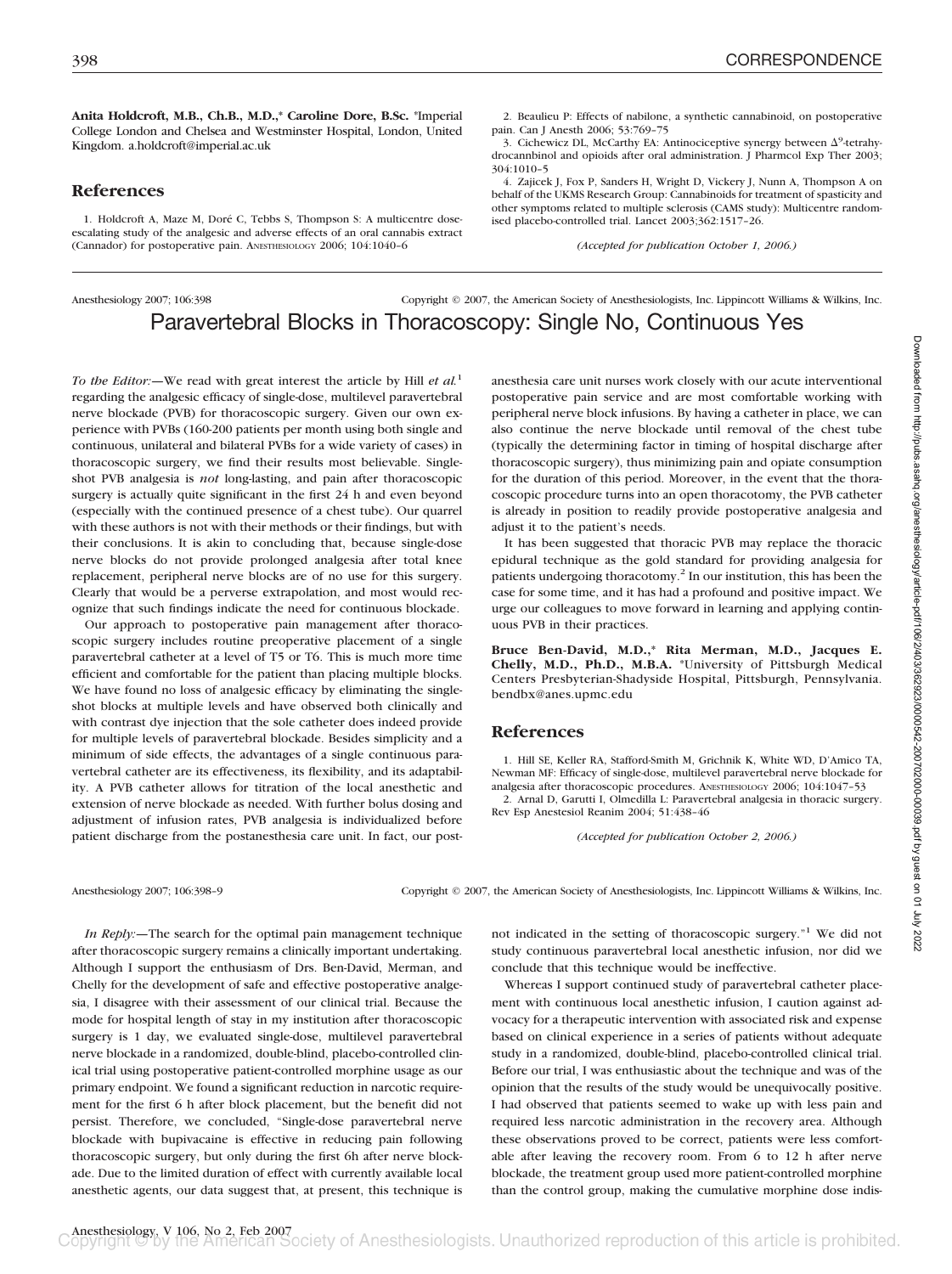tinguishable between groups by the 12th h. Although morphine usage may be an imperfect endpoint, we were unable to explain the increased narcotic requirement in any way other than loss of paravertebral block efficacy. Although adverse events were mild and similar between groups, increased narcotic usage by patients undergoing pulmonary resection after leaving the closely monitored recovery area could potentially lead to respiratory complications. Our results do suggest that continuous paravertebral local anesthetic infusion could be a superior technique for this patient population. However, investigator bias can only be eliminated by well-designed clinical trials. Therefore, I suggest further randomized, double-blind, placebo-controlled studies of continuous thoracic paravertebral nerve blockade before promoting this technique as the analgesic gold standard in thoracoscopic surgery.

**Steven E. Hill, M.D.,** Duke University Medical Center, Durham, North Carolina. hill0012@mc.duke.edu

## **Reference**

1. Hill SE, Keller RA, Stafford-Smith M, Grichnik K, White WD, D'Amico TA, Newman MF: Efficacy of single-dose, multilevel paravertebral nerve blockade for analgesia after thoracoscopic procedures. ANESTHESIOLOGY 2006;104:1047–53.

*(Accepted for publication October 2, 2006.)*

Anesthesiology 2007; 106:399–400 Copyright © 2007, the American Society of Anesthesiologists, Inc. Lippincott Williams & Wilkins, Inc.

# Depolarizing Block Is an Endplate-Muscular Block, Not a Neuromuscular Block

*To the Editor:—*The excellent article by Jonsson *et al.*<sup>1</sup> provides biophysical insight into the mechanism of action of succinylcholine on the muscle-type acetylcholine receptors. They conclude that succinylcholine activates these receptors followed by desensitization.

The initial phase of activation results in an endplate potential that opens the adjacent voltage-gated sodium channel, resulting in repetitive waves of action potentials that manifest as initial muscle fasciculations. Because succinylcholine is not metabolized by the specific cholinesterase at the endplate, the succinylcholine-induced depolarization is maintained, and the outer voltage-gated sodium channel remains open. However, the inner time-dependent sodium gate will close, resulting in an endplate-muscular block. Because the

depolarizing block is beyond the endplate, it is not characterized by tetanic fade or posttetanic facilitation and is potentiated by neostigmine (fig. 1A).

Prolonged exposure of the endplate to succinylcholine will result in progressive desensitization to the depolarizing action of succinylcholine, as well as to the chemical transmitter acetylcholine; hence, the block will gradually change from a depolarizing endplate-muscular block (Phase I) into a desensitizing Phase II neuromuscular block, which is characterized by progressive tetanic fade and posttetanic facilitation. The neuromuscular block may be antagonized by neostigmine. The degree of reversal by neostigmine is proportional to the extent of fade and posttetanic facilitation (fig. 1, B and C).<sup>2</sup>

**Fig. 1. Tracings of the twitch response to ulnar nerve stimulation in three patients with homozygote atypical plasma cholinesterase. (***A***) Administration of succinylcholine 0.1 mg/kg resulted in a depolarizing block characterized by minimal tetanic fade (T) and no posttetanic facilitation (PTF). Neostigmine 0.05/mg potentiated block. (***B***) Twitch response in a second patient with atypical esterase showing recovery of the twitch response after succinylcholine 0.1 mg/kg, associated with moderate tetanic fade and posttetanic facilitation. Neostigmine 2.5 mg accelerated recovery. (***C***) The twitch response in a third patient with atypical esterase. Injection of succinylcholine 1 mg/kg resulted in a very prolonged neuromuscular block. After 90 min, recovery started and was associated with marked tetanic fade and posttetanic facilitation. Administration of neostigmine 0.05 mg/kg could completely reverse the block. Modified from Baraka.2**

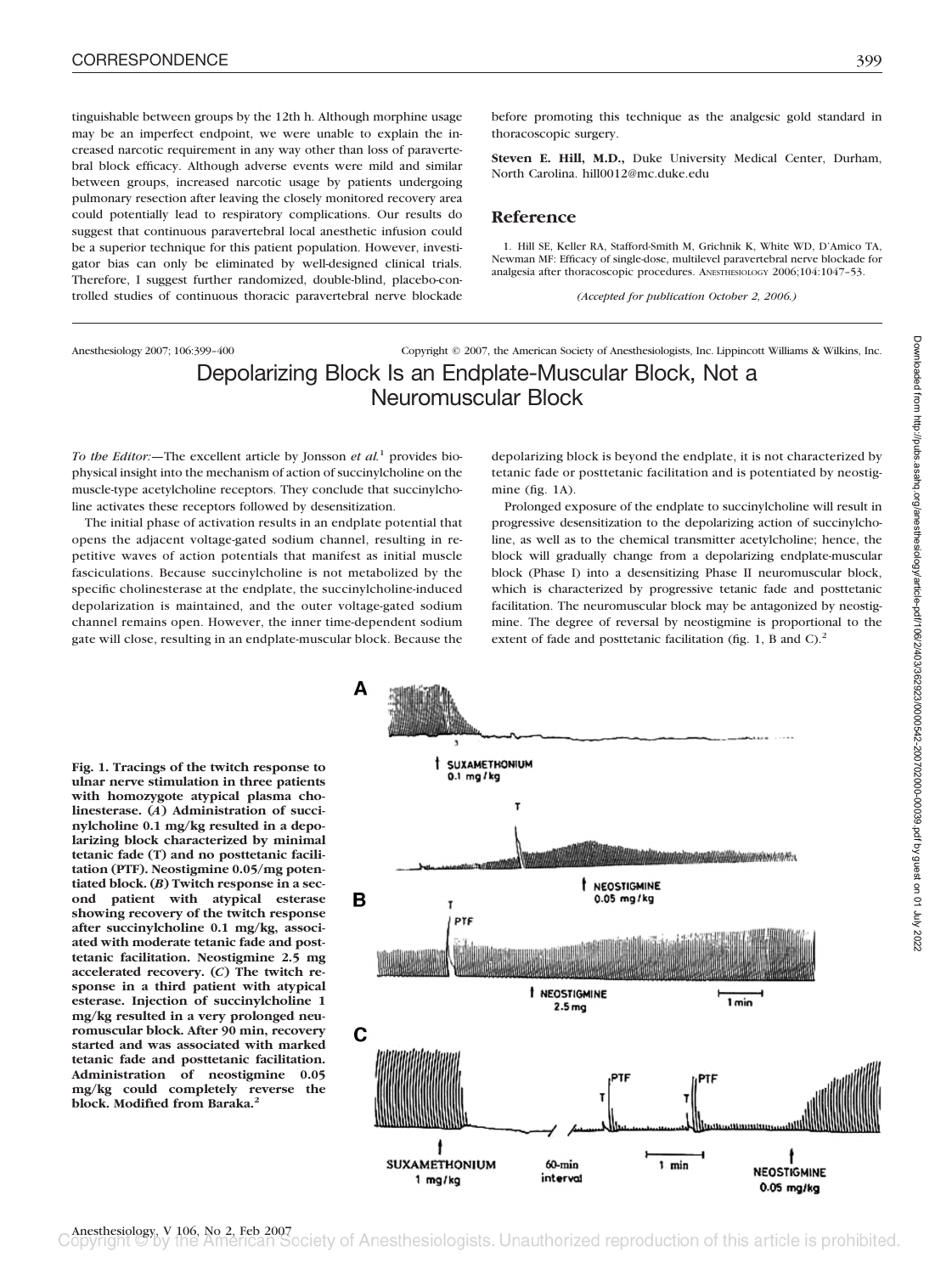**Anis Baraka, M.D., F.R.C.A.,** American University of Beirut, Beirut, Lebanon. abaraka@aub.edu.lb

#### **References**

1. Jonsson M, Dabrowski M, Gurley DA, Larsson O, Johnson EC, Fredholm BB, Eriksson LI: Activation and inhibition of human muscular and neuronal

Anesthesiology 2007; 106:400 Copyright © 2007, the American Society of Anesthesiologists, Inc. Lippincott Williams & Wilkins, Inc.

*In Reply:—*We thank Dr. Baraka for his insightful comments on our article.<sup>1</sup> As Dr. Baraka pointed out, one of our findings is that the muscle-type nicotinic acetylcholine receptor, when expressed in *Xenopus* oocytes, is desensitized by succinylcholine after an initial activation. Because we have not studied the neuromuscular junction with all its components, we cannot from this type of study fully investigate the mechanism of action by succinylcholine-induced neuromuscular block.

To the best of our knowledge, succinylcholine seems to cause neuromuscular blockade due to a prolonged depolarization of the endplates, $2$  which might include both desensitization of the muscle nicotinic acetylcholine receptors and inactivation of voltage-gated sodium channels. In addition, we suggest that the low affinity of succinylcholine for the presynaptic  $\alpha$ 3 $\beta$ 2 nicotinic acetylcholine receptor

subtype explains the lack of tetanic and train-of-four fade during succinylcholine-induced neuromuscular block $^{-1}$ 

**Malin Jonsson, M.D., Ph.D.,\* Lars I. Eriksson, M.D., Ph.D.** \*Karolinska University Hospital and Karolinska Institutet, Stockholm, Sweden. malin.jonsson@karolinska.se

#### **References**

1. Jonsson M, Dabrowski M, Gurley DA, Larsson O, Johnson EC, Fredholm BB, Eriksson LI: Activation and inhibition of human muscular and neuronal nicotinic acetylcholine receptors by succinylcholine. ANESTHESIOLOGY 2006; 104:724-33 2. Bowman WC: Neuromuscular block. Br J Pharmacol 2006;147 (Suppl 1): S277–86.

*(Accepted for publication October 2, 2006.)*

Anesthesiology 2007; 106:400–1 Copyright © 2007, the American Society of Anesthesiologists, Inc. Lippincott Williams & Wilkins, Inc.

# Anemia-induced Neurocognitive Dysfunction: Is Oxygen the Only Player?

*To the Editor:—*Investigations dealing with blood transfusions and their components have recently been more and more focused on the risk-to-benefit issue. This has led to the investigation of specific organ functions under isovolemic anemia to define rational transfusion triggers. From these results, investigators have tried to define physiologybased parameters for transfusion triggers.<sup>1-7</sup>

In their recent article, Weiskopf *et al.*<sup>8</sup> showed that erythrocytes stored for 3 weeks are almost as efficacious as are fresh erythrocytes for reversing the cognitive functions. Based of these results, the authors reject the current opinion that stored erythrocytes off-load oxygen less than fresh erythrocytes do.

As Spahn and Madjdpour argued in the corresponding editorial,<sup>9</sup> the authors did not prove a direct correlation between better neurologic function and oxygen release by 2,3-diphosphoglycerate in the central nervous system. Spahn and Madjdpour emphasize that factors other than 2,3-diphosphoglycerate are responsible for the oxygen off-load.

These findings raised questions. Oxygen transport and release have been the main topic of research in this field. However, evidence is mounting8,9 that factors other than hemoglobin and 2,3-diphosphoglycerate are involved in explaining the benefits of blood transfusions. This is supported by the literature from the gynecological field.

It is well known that iron has functions other than hematologic functions. A common symptom, such as postoperative fatigue, can be explained by an iron deficiency: iron supplementation improves aerobic adaptation<sup>10</sup> and endurance capacity<sup>11</sup> in young iron-depleted but nonanemic women. Knee extensor exercise in nonanemic but irondepleted women is also improved after iron supplementation.<sup>12</sup> In the context of Weiskopf *et al.*'s investigation, it is of great interest to note that iron supplementation has been shown to improve some cognitive functions in nonanemic iron-depleted adolescent girls.<sup>13</sup>

Withdrawing one blood unit (450 ml), as described by the authors, corresponds to 250 mg of iron, which is almost 10% of the volunteer's (mean weight 64 kg) functional iron. One unit has been withdrawn 4-5

weeks before the first experimental day (to gain stored blood for the experiments). Further blood units (iron included) were withdrawn to induce isovolemic anemia without (mentioned) iron substitution. According to previous articles, $1-3$  hemoglobin levels were roughly halved by withdrawing further blood in 450-ml steps for each experiment. Halving the hemoglobin concentration goes hand in hand with remarkable additional iron depletion. Unfortunately, no data concerning the volunteers' iron status have been given.

Based on this view and supported by the literature,  $10-13$  one could argue that, with the authors' protocol, iron was withdrawn and retransfused in comparable amounts in both groups ("fresh" and "stored"). Iron could have been one of "the important" factors explaining the observed results, which are comparable to the cognitive test results reported by Bruner *et al.*. <sup>13</sup> Thus, one may wonder whether the results observed in Weiskopf *et al*.'s investigation could be partly explained by transient iron deficits.

For the future, it will be of great interest to investigate parameters other than hemoglobin levels and oxygen release by 2,3-diphosphoglycerate when dealing with the question of whether to transfuse blood or not.

Symptoms like fatigue or dizziness, which are frequently observed in postoperative orthopedic surgery, could be greatly reduced by improving iron status—preoperative and postoperative prescription—instead of postoperative blood transfusions.

**Hans Jutzi, M.D., Markus Risch, M.D., Stephan Blumenthal, M.D., Alain Borgeat, M.D.\*** \*Balgrist University Hospital, Zurich, Switzerland. alain.borgeat@balgrist.ch

## **References**

1. Weiskopf RB, Aminoff MJ, Hopf HW, Feiner J, Viele MK, Watson JJ, Ho R, Songster C, Toy P: Acute isovolemic anemia does not impair peripheral or central nerve conduction. ANESTHESIOLOGY 2003; 99:546–51

nicotinic acetylcholine receptors by succinylcholine. ANESTHESIOLOGY 2006; 104:724–33 2. Baraka A: Suxamethonium-neostigmine interaction in patients with nor-

mal or atypical cholinesterase. Br J Anaesth 1977; 49:479–84

*(Accepted for publication October 2, 2006.)*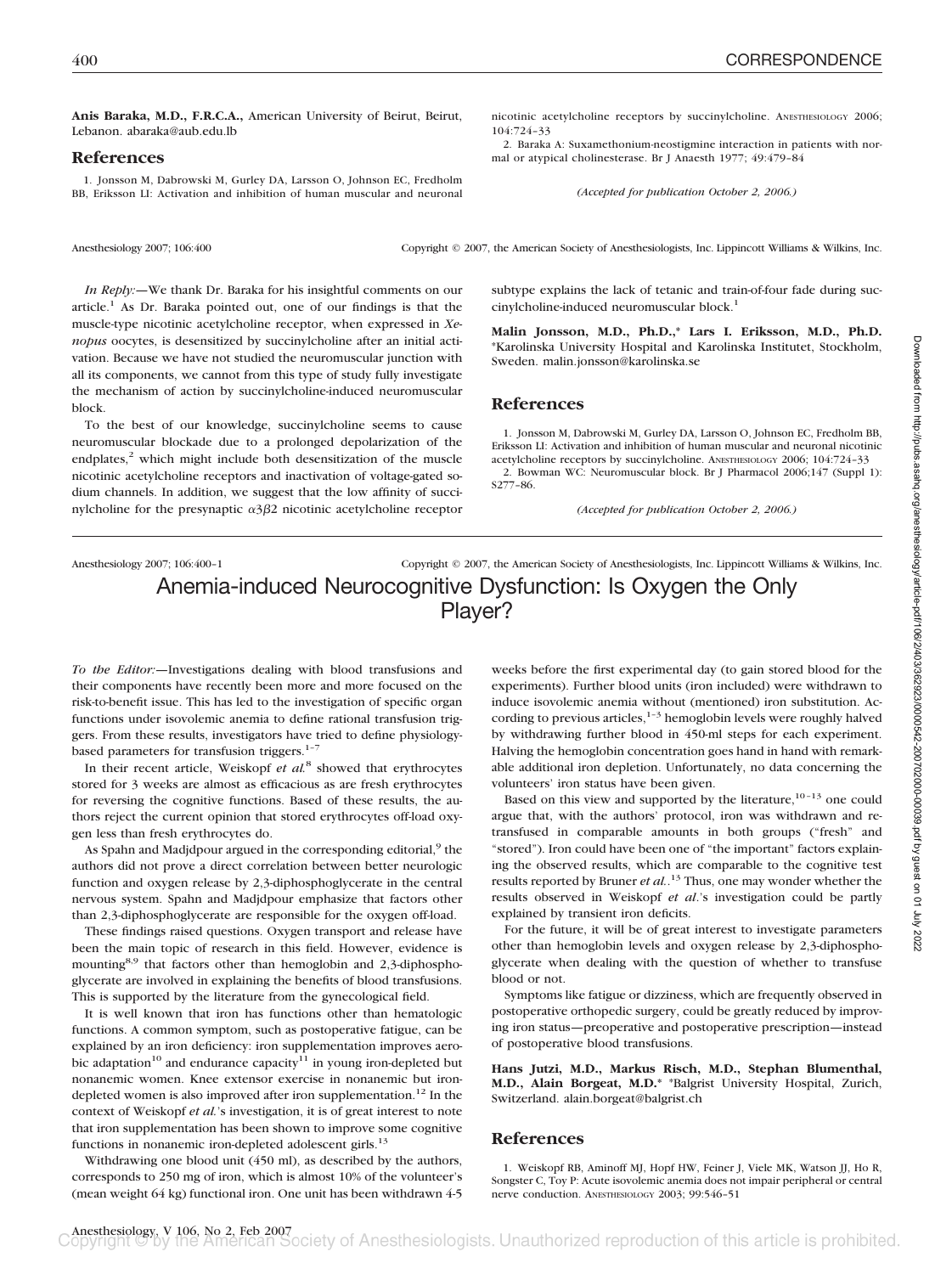2. Weiskopf RB, Feiner J, Hopf HW, Viele MK, Watson JJ, Lieberman J, Kelley S, Toy P: Heart rate increases linearly in response to acute isovolemic anemia. Transfusion 2003; 43:235–40

3. Weiskopf RB, Feiner J, Hopf HW, Viele MK, Watson JJ, Kramer JH, Ho R, Toy P,: Oxygen reverses deficits of cognitive function and memory and increase heart rate induced by acute severe isovolemic anemia. ANESTHESIOLOGY 2002; 96:871–7

4. Weiskopf RB, Viele MK, Feiner J, Kelley S, Liebermann J, Noorani M, Leung JM, Fisher DM, Murray WR, Toy P, Moore MA: Human cardiovascular and metabolic response to acute severe isovolemic anemia. JAMA 1998; 279:217–21 5. Madjdpour C, Spahn DR, Weiskopf RB: Anemia and perioperative red blood

cell transfusion: A matter of tolerance. Crit Care Med 2006; 34:S102–8

6. Spahn DR, Zollinger A, Schlumpf RB, Stohr S, Seifert B, Schmid ER, Pasch T: Hemodilution tolerance in elderly patients without known cardiac disease. Anesth Analg 1996; 82:681–6

7. Spahn DR, Smith LR, Veronee CD, McRae RL, Hu WC, Menius AJ, Lowe JE, Leone BJ: Acute isovolemic hemodilution and blood transfusion effects on regional function and metabolism in myocardium with compromised coronary blood flow. J Thorac Cardiovasc Surg 1993; 105:694–704

8. Weiskopf RB, Feiner J, Hopf HW, Lieberman J, Finlay HE, Quah C, Kramer

JH, Bostrom A, Toy P: Fresh blood and aged stored blood are equally efficacious in immediately reversing anemia-induced brain oxygenation deficits in humans. ANESTHESIOLOGY 2006; 104:911–20

9. Spahn DR, Madjdpour C: Physiologic transfusion triggers. ANESTHESIOLOGY 2006; 104:905–6

10. Brownlie T, Utermohlen V, Hinton PS, Giordano C, Haas JD: Marginal iron deficiency without anemia impairs aerobic adaptation among previously untrained women. Am J Clin Nutr 2002; 75:734–42

11. Brownlie T, Utermohlen V, Hinton PS, Haas JD: Tissue iron deficiency without anemia impairs adaptation in endurance capacity after aerobic training in previously untrained women. Am J Clin Nutr 2004; 79:437–43

12. Brutsaert TD, Hernandez-Cordero S, Rivera J, Viola T, Hughes G, Haas JD: Iron supplementation improves progressive fatigue resistance during dynamic knee extensor exercise in iron-depleted non-anemic women. Am J Clin Nutr 2003; 77:441–8

13. Bruner AB, Joffe A, Duggan AK, Casella JF, Brandt J: Randomized study of cognitive effects of iron supplementation in non-anemic iron-deficient adolescent girls. Lancet 1996; 348:992–6

*(Accepted for publication October 2, 2006.)*

Anesthesiology 2007; 106:401-2 Copyright © 2007, the American Society of Anesthesiologists, Inc. Lippincott Williams & Wilkins, Inc.

*In Reply:—*We thank Drs. Jutzi, Risch, Blumenthal, and Borgeat for their interest in the report of our finding that erythrocytes stored for 3 weeks are as efficacious as fresh erythrocytes (3.5 h storage) in reversing anemia-induced cognitive function deficits in healthy humans.<sup>1</sup> The measured hemoglobin  $P_{50}$  at the time of cognitive testing, a few minutes after transfusion, support the lack of a physiologically significant increase in the stored erythrocytes'  $P_{50}$ from the measured low value of 15 mmHg, as is to be expected from the measured *in vivo* rate of regeneration of 2,3-diphosphoglycerate in erythrocytes stored in citrate-phosphate-dextrose-adenine.2 This is not in agreement with the conjecture3 based on 2,3-diphosphoglycerate data from erythrocytes stored in acid-citrate-dextrose and transfused more slowly.<sup>4</sup>

Jutzi *et al.* suggest that the neurocognitive deficit created by isovolemic anemia was secondary to iron deficiency and that the reversal of the cognitive deficit for erythrocytes of both storage durations was produced by transfusion of iron, rather than an increase of oxygen delivery by transfused hemoglobin. Although our results do not seem to be consistent with an inability of 2,3-diphosphoglycerate–depleted erythrocytes to release oxygen from hemoglobin, we do not believe that there is evidence to support the suggestion of Jutzi *et al.*

Beutler has concluded that it is unclear whether "'iron deficiency without anemia' can cause symptoms." As pointed out by Beutler, the lack of clarity is, at least in part, owing to the difficulty in separating these experimentally.<sup>5</sup> When iron is administered to patients with a "normal" hemoglobin concentration (*i.e.*, at the lower end of the normal range), the latter, nevertheless, can increase. <sup>6</sup> Although Jutzi *et al.* cite work showing that iron therapy improves exercise capacity and endurance, fatigue, and cognition in weeks to months, other studies have failed to find such improvement.<sup>5</sup> Most importantly, the improvement found in those studies was among patients with chronic, not acute, iron deficiency, and the reported improvements occurred after weeks to months of therapy. We are unaware of reports of such improvement in the few-minute time frame of our study, or even within a few days. A systematic review found "no convincing evidence" of an effect of iron therapy on improvement of psychomotor development and cognitive function 5-11 days from the commencement of therapy.<sup>7</sup> The sole study cited by Jutzi *et al.* as having demonstrated improved cognitive effects reported a very small effect in only one of four subanalyses (by multiple linear regression but not analysis of variance), but not the overall evaluation, after 8 weeks of iron therapy, with a concomitant increase in hemoglobin concentration that resulted in a greater hemoglobin concentration than in the control group.<sup>8</sup>

Decreased blood oxygen content and delivery caused by hypoxia decreases maximal oxygen consumption (exercise capacity) immediately,<sup>9</sup> and acute isovolemic anemia to hemoglobin concentration of 5

g/dl alters central processing<sup>10</sup> and cognitive function<sup>11</sup> and increases fatigue, $12$  whereas increasing oxygen content at this critical level reverses these effects. Chronic iron-deficiency anemia alters central processing as determined by P300 latency,<sup>13</sup> and 90 days of iron therapy reverses the iron deficiency and improves the anemia but does not improve the prolonged P300 latency.<sup>13</sup> Increasing hemoglobin concentration immediately normalizes acute anemia-induced prolongation of P300 latency.<sup>10</sup> Breathing oxygen for 5 min, without alteration of iron stores, completely reverses anemia-induced cognitive deficits.<sup>11</sup> These results indicate that oxygen, not iron, is responsible for the improved cognitive function. Acute anemia to the identical degree does not alter peripheral or central nerve conduction,<sup>14</sup> which also argues against an immediate direct neural effect of an acute decrease in blood iron content.

As we stated in our article, we do not have data to support or refute the several possible explanations we discussed.<sup>1</sup> However, we do not feel compelled to add iron deficiency and replacement as a possible cause of our findings.

**Richard B. Weiskopf, M.D.,\* John Feiner, M.D., Pearl Toy, M.D.** \*Novo Nordisk A/S, Bagsvaerd, Denmark. rwes@novonordisk.com

### **References**

1. Weiskopf RB, Feiner J, Hopf HW, Lieberman J, Finlay HE, Quah C, Kramer JH, Bostrom A, Toy P: Fresh blood and aged stored blood are equally efficacious in immediately reversing anemia-induced brain oxygenation deficits in humans. ANESTHESIOLOGY 2006; 104:911–20

2. Heaton A, Keegan T, Holme S: *In vivo* regeneration of red cell 2,3-diphosphoglycerate following transfusion of DPG-depleted AS-1, AS-3 and CPDA-1 red cells. Br J Haematol 1989; 71:131–6

3. Spahn DR, Madjdpour C: Physiologic transfusion triggers: Do we have to use (our) brain? ANESTHESIOLOGY 2006; 104:905–6

4. Beutler E, Wood L: The *in vivo* regeneration of red cell 2,3 diphosphoglyceric acid (DPG) after transfusion of stored blood. J Lab Clin Med 1969; 74:300–4

5. Beutler E: Disorders of iron metabolism, Williams Hematology, 7th Edition. Edited by Lichtman MA, Beutler E, Kipps TJ, Seligsohn U, Kaushansky K, Prchal JT, New York, McGraw-Hill, 2006, pp 511–53.

6. Beutler E, Larsh SE, Gurney CW: Iron therapy in chronically fatigued, nonanemic women: A double-blind study. Ann Intern Med 1960; 52:378–94

7. Martins S, Logan S, Gilbert R: Iron therapy for improving psychomotor development and cognitive function in children under the age of three with iron deficiency anaemia. Cochrane Database Syst Rev 2001:CD001444.

8. Bruner AB, Joffe A, Duggan AK, Casella JF, Brandt J: Randomised study of cognitive effects of iron supplementation in non-anaemic iron-deficient adolescent girls. Lancet 1996; 348:992–6

9. Horstman D, Weiskopf R, Jackson RE: Work capacity during 3-wk sojourn at 4,300 m: effects of relative polycythemia. J App Physiol 1980; 49:311–8

10. Weiskopf RB, Toy P, Hopf HW, Feiner J, Finlay HE, Takahashi M, Bostrom A, Songster C, Aminoff MJ: Acute isovolemic anemia impairs central processing

as determined by P300 latency. Clin Neurophysio 2005; 116:1028–32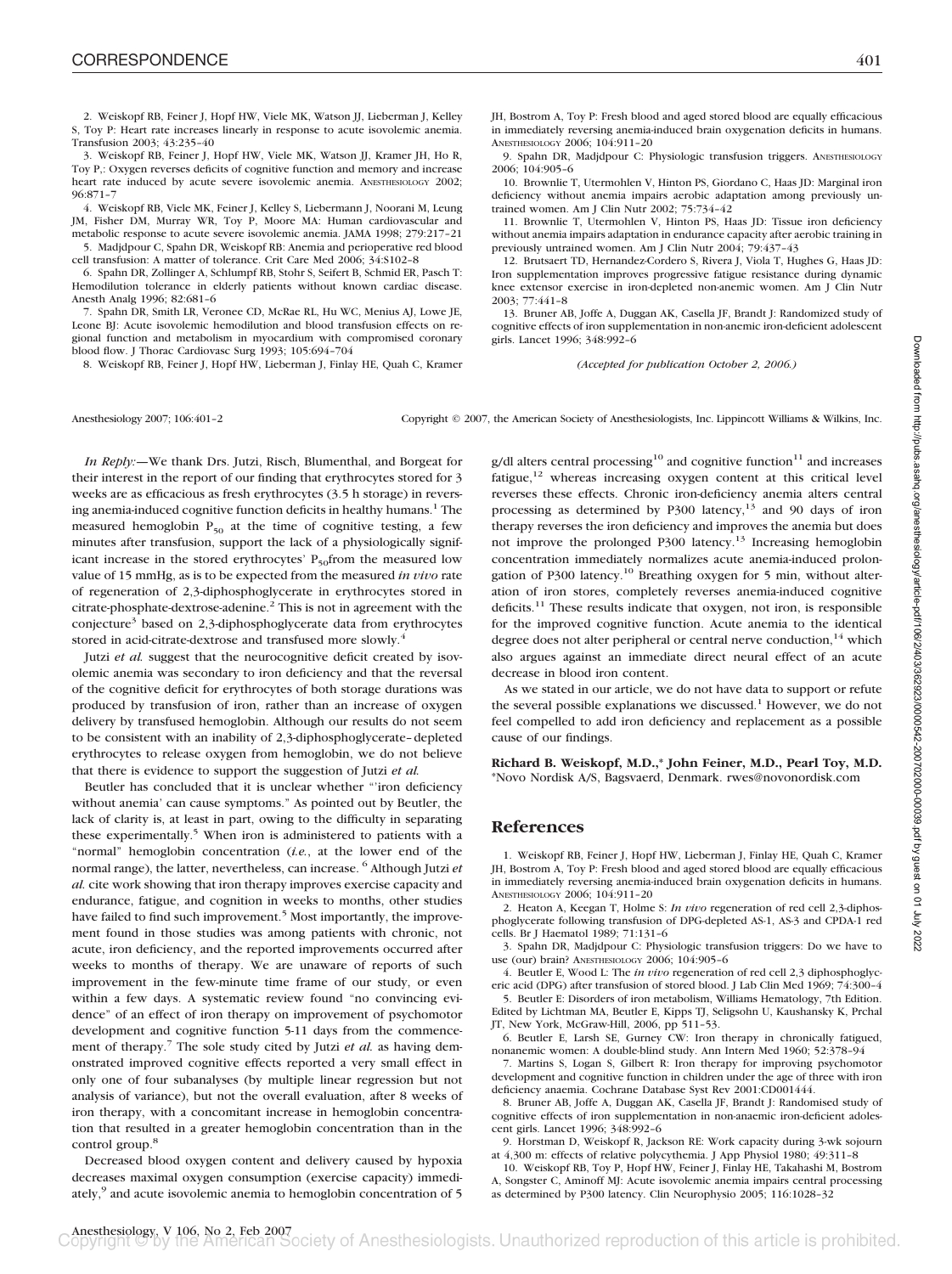11. Weiskopf RB, Feiner J, Hopf HW, Viele MK, Watson J, Kramer JH, Ho R, Toy P: Oxygen reverses deficits of cognitive function and memory and increased heart rate induced by acute severe isovolemic anemia. ANESTHESIOLOGY 2002; 96:871–7

12. Toy P, Feiner J, Viele MK, Watson J, Yeap H, Weiskopf RB: Fatigue during acute isovolemic anemia in healthy resting humans. Transfusion 2000; 40:457–60 13. Bandhu R, Shankar N, Tandon OP, Madan N: Effects of iron therapy on

Anesthesiology 2007; 106:402 Copyright © 2007, the American Society of Anesthesiologists, Inc. Lippincott Williams & Wilkins, Inc.

nerve conduction. ANESTHESIOLOGY 2003; 99:546–51



301–10

*To the Editor:—*I read with interest the report from Nyktari *et al.* on the interaction between the physical properties of halogenated vapors and pulmonary resistance.<sup>1</sup> Their observations have important implications on the choice of anesthetic agents in selected patient populations.

These results are consistent with modeling their experimental apparatus as a simple orifice. Flow through an orifice is directly proportional to the square root of the pressure gradient across the orifice and inversely proportional to the square root of the density of the gas. This is shown in the following equation

$$
Q \propto \sqrt{\frac{\Delta P}{\rho}},\tag{1}
$$

where Q is the volumetric flow,  $\Delta P$  is the pressure gradient, and  $\rho$  is the density. As the authors calculated resistance from the pressure gradient needed to deliver a constant flow, equation 1 can be modified by squaring both sides and rearranging terms into a form analogous to Ohm's law  $(V = IR)$ :

$$
\Delta P \propto Q \times (Q\rho). \tag{2}
$$

In equation 2, the term  $Q\rho$  corresponds to the resistance; when the flow is held constant, as in the described experiment, the resistance will increase linearly with the density of the gas. Plotting the density (calculated as the weighted sum of the molecular weights divided by the molar gas volume at standard temperature and pressure) of a mixture of various minimal alveolar concentration (MAC)-multiples of desflurane, sevoflurane, and isoflurane diluted in 25% oxygen and 75% nitrogen produces a graph that is strikingly similar to the authors' figure 4 (see fig. 1). Using only the mean values in the authors' figure 4, there is a strong linear relationship between MAC-multiple and resistance (isoflurane,  $P = 0.060$ ,  $r^2 = 0.88$ ; sevoflurane,  $P = 0.067$ ,  $r^2 = 0.87$ ; desflurane,  $P = 0.002$ ,  $r^2 =$ 0.995). These relationships would have been even more significant had all the data points available from their figure 3 been included in the regression. The linear relationship between MAC-multiple and resistance is masked in figure 4 by the authors' decision to make the interval from baseline ( $MAC = 0$ ) to 1 MAC the same as that between 1 and 1.5 MAC and between 1.5 and 2 MAC.

In addition to resistance for orifice flow, the critical velocity (the volumetric flow velocity at which flow transitions from laminar to turbulent) is also inversely proportional to density. Thus, low-potency agents may also increase the likelihood of airway turbulence at lower gas velocities, further increasing resistance.

These physical principles are the justification for the use of helium, a



cognition in anemic school going boys. Indian J Physiol Pharmacol 2003; 47:

14. Weiskopf RB, Aminoff MJ, Hopf HW, Feiner J, Viele MK, Watson JJ, Ho R, Songster C, Toy P: Acute isovolemic anemia does not impair peripheral or central

*(Accepted for publication October 2, 2006.)*

**Fig. 1. Density at standard temperature and pressure (0°C and 1 atm) of admixtures of various minimal alveolar concentration (MAC)–multiples of isoflurane, sevoflurane, and desflurane in 25% oxygen and 75% nitrogen.**

low-density gas, in patients with stenotic airways. As such, desflurane should probably be used with caution in patients with airway obstruction, even ignoring its propensity to aggravate airway reflexes. Despite the authors' note that desflurane has been successfully used in spontaneously breathing patients, it should be recognized that desflurane will, through its effects on gas density, increase the work of breathing in patients with a native glottis (facemask or laryngeal mask airway), in which the vocal cords act as an orifice. The final decision as to whether these considerations are of clinical significance awaits further study, but the authors should be congratulated for bringing this issue to our attention.

**Joel B. Gunter, M.D.,** Children's Hospital Medical Center, Cincinnati, Ohio. joel.gunter@cchmc.org

### **Reference**

1. Nyktari VG, Papaioannou AA, Prinianakis G, Mamidakis EG, Georgopoulos D, Askitopoulou H: Effect of the physical properties of isoflurane, sevoflurane, and desflurane on pulmonary resistance in a laboratory lung model. ANESTHESIOL-OGY 2006; 104:1202–7

*(Accepted for publication October 23, 2006.)*

Anesthesiology 2007; 106:402–3 Copyright © 2007, the American Society of Anesthesiologists, Inc. Lippincott Williams & Wilkins, Inc.

*In Reply:—*We thank very much Dr. Gunter for his useful and kind comments on our article.<sup>1</sup> His observation that in our figure 4 the interval from baseline minimal alveolar concentration ( $MAC = 0$ ) to MAC 1 is the same as that between 1 and 1.5 MAC and between 1.5 and 2 MAC is precise. This is a point that has been overlooked by the authors, but it does not alter the figure significantly (fig. 1). We decided to use only the mean values in our original figure 4 to keep it simple and easily apprehensible. Furthermore, because of the use of a laboratory model, the variations of the measurements of resistance were minimal.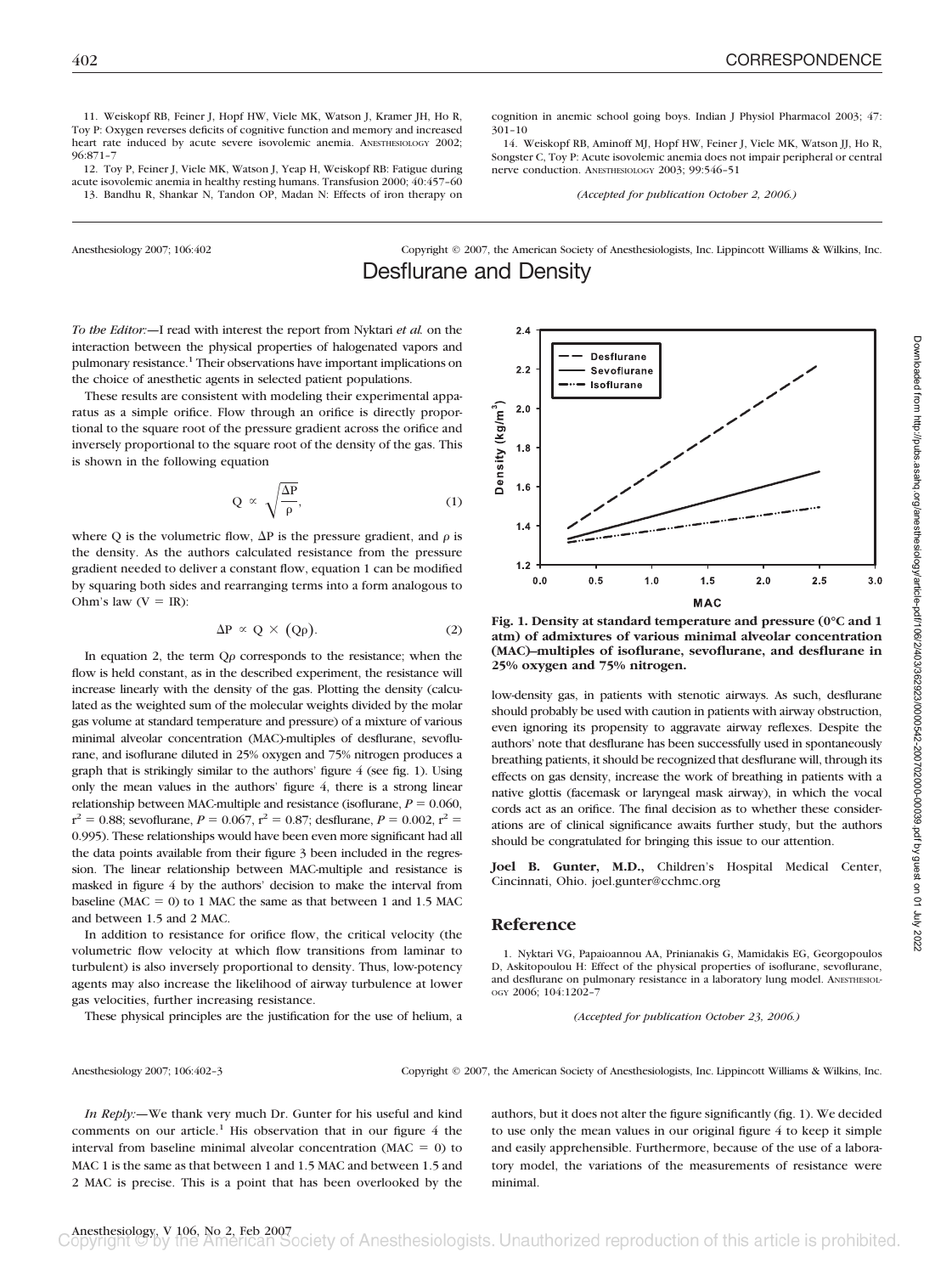

**Fig. 1. Comparison of the effect of different volatile anesthetics at equivalent concentrations on total pulmonary resistance. At 1 minimal alveolar concentration (MAC), only desflurane significantly increased pulmonary resistance compared with isoflurane and sevoflurane (***P* **< 0.001 for both comparisons). The difference between isoflurane and sevoflurane was not statistically signifi**cant  $(P = 0.15)$ . At 1.5 MAC, sevoflurane significantly increased total pulmonary resistance compared with isoflurane  $(P = 0.015)$ , **whereas desflurane caused a more pronounced increase compared with isoflurane and sevoflurane (***P* **< 0.001 for all comparisons). The same findings apply at 2 MAC concentrations. Sevoflurane significantly increased pulmonary resistance compared with isoflurane (***P* **< 0.001), and desflurane caused a significant increase compared with the other two volatile agents (***P* **< 0.001 for both comparisons).**

The lung model used for the experiment simulates the central part of the respiratory system, mainly the trachea and the main bronchi, and our results are not explained by modeling the laboratory lung as a simple orifice. Nevertheless, our findings suggest that desflurane can increase the work of breathing in patients with upper airway obstruction. The respiratory system is much more complicated than our laboratory model, and many factors affect the overall pulmonary resistance. Because desflurane may possess a degree of bronchodilatory properties, we should await further studies in humans to clarify the clinical relevance of our observation.

**Vasilia G. Nyktari, M.D., Alexandra A. Papaioannou, M.D., Ph.D., D.E.A.A.,\* George Prinianakis, M.D., Ph.D., Dimitris Georgopoulos, M.D., Ph.D., Helen Askitopoulou, M.D., Ph.D.** \*University Hospital of Heraklion, Crete, Greece. fraidako@med.uoc.gr

#### **Reference**

1. Nyktari VG, Papaioannou AA, Prinianakis G, Mamidakis EG, Georgopoulos D, Askitopoulou H: Effect of the physical properties of isoflurane, sevoflurane and desflurane on pulmonary resistance in a laboratory lung model. ANESTHESIOL-OGY 2006; 104:1202–7

*(Accepted for publication October 23, 2006.)*

Anesthesiology 2007; 106:403 Copyright © 2007, the American Society of Anesthesiologists, Inc. Lippincott Williams & Wilkins, Inc.

Use of Macintosh Laryngoscope No. 2 for Adult Patients with a Short Thyromental Distance

*To the Editor:—*We read with great interest the article by Tripathi and Pandey<sup>1</sup> reporting that the use of the Macintosh laryngoscope No.  $3$ (Mac #3) in patients with a short thyromental distance was associated with great difficulty in laryngoscopy and intubation compared with the Mac #2. We previously assessed the laryngeal aperture fiberoptically during direct laryngoscopy with the Mac #3 in 17 patients whose glottis was invisible under direct vision (difficult laryngoscopy).<sup>2</sup> In one fourth of these patients, the laryngoscope could not provide an adequate fiberoptic view of the laryngeal aperture because of an inability to lift the collapsed laryngeal tissues caused by general anesthesia and the muscle relaxant. $3$  That is, in these patients, it is difficult to place the blade tip of the Mac #3 in the position necessary to lift the epiglottis and the laryngeal soft tissues. The authors clarified this problem by measuring the intubation distance and overcame it by using the Mac #2 with its thinner flange and greater curvature of the spatula. We respect their ideas. However, adult patients whose airway is predicted as difficult by a short thyromental distance have a small mandible, but the size of their maxilla is usually normal (defined as micrognathia), which is different from pediatric patients. Moreover, they often have protruding upper incisors. Thus, we are concerned that when the Mac  $\#2$ , which is 1.5–2 cm shorter than the Mac  $\#3$ , is used with these patients, the whole blade gets into the oral cavity, and a good laryngoscopic view is not obtained even if the blade tip reaches the optimal position required to lift the laryngeal soft tissues.

**Ichiro Takenaka, M.D.,\* Kazuyoshi Aoyama, M.D.** \*Nippon Steel Yawata Memorial Hospital, Kitakyushu, Japan.

takenaka.i@ns.yawata-mhp.or.jp

#### **References**

1. Tripathi M, Pandey M: Short thyromental distance: A predictor of difficult intubation or an indicator for small blade selection? ANESTHESIOLOGY 2006; 104: 1131–6

2. Takenaka I, Aoyama K, Kadoya T, Sata T, Shigematsu A: Fibreoptic assessment of laryngeal aperture in patients with difficult laryngoscopy. Can J Anesth 1999; 46:226–31

3. Murashima K, Fukutome T: Effect of jaw-thrust manoeuvre on the laryngeal inlet. Anaesthesia 1998; 53:203–4

*(Accepted for publication October 23, 2006.)*

Anesthesiology 2007; 106:403–4 Copyright © 2007, the American Society of Anesthesiologists, Inc. Lippincott Williams & Wilkins, Inc.

*In Reply:*—We appreciate the comments of Drs. Takenaka and Aoyama about our article regarding the use of Macintosh blade No. 2 to be used for better laryngeal view in adult patients with a short  $(<$  5 cm) thyromental distance, who may be difficult to intubate with a regular blade.<sup>1</sup> They suggest that, because of the normal size of maxilla in adults with micrognathia, the Macintosh blade No. 2 might get into the oral cavity at the point of placement for optimal position required to lift the laryngeal soft tissues and could fail to give a good view for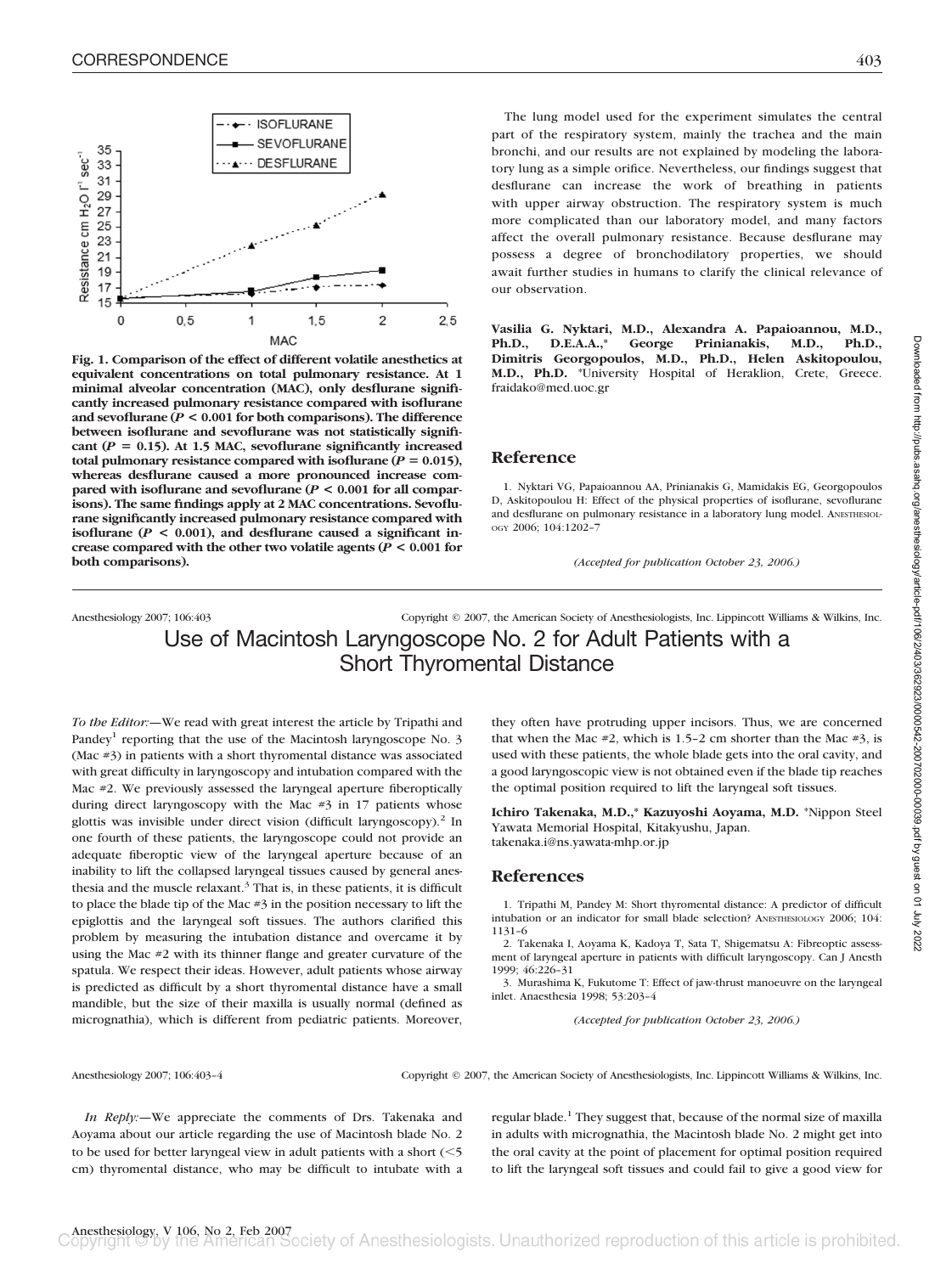intubation. We have found that, when placed correctly in preepiglottic space from the right side of the tongue, displacing the whole tongue to the left of blade, the Macintosh curved blade No. 2 can be easily rested on the left premolars. We emphasize that the laryngoscopy method by making a fulcrum on the teeth is not recommended, as it can contribute to broken teeth or damage to enamel. The correct way is to pull the laryngoscope anteriorly and the soft tissue up in the mandibular space to visualize the glottis. The whole blade can only get into the oral cavity if the blade is placed over the tongue and not by the side of it. We do agree that if the blade completely gets into the oral cavity, the view might be difficult, but we have not encountered this problem.

**Mukesh Tripathi, M.D., M.N.A., M.S.,\* Mamta Pandey, M.D., P.G.D.H.H.M.** \*Sanjay Gandhi Postgraduate Institute of Medical Sciences, Lucknow, India. mukesh\_tripathi@yahoo.com

## **Reference**

1. Tripathi M, Pandey M: Short thyromental distance: A predictor of difficult intubation or an indicator for small blade selection? ANESTHESIOLOGY 2006; 104: 1131–6

*(Accepted for publication October 23, 2006.)*

# Anesthesiology 2007; 106:404 Copyright © 2007, the American Society of Anesthesiologists, Inc. Lippincott Williams & Wilkins, Inc. Questioning the Length of Airway Exchange Catheters

*To the Editor:—*The recent letter by Fetterman *et al.* on esophageal misplacement of a size 14-French Cook airway exchange catheter (Cook Critical Care, Bloomington, IN) highlights potential complications of this equipment.<sup>1</sup> We believe that the length of these catheters may be excessive. Cook airway exchange catheter sizes 11-, 14-, and 19-French have a length of 83 cm; however, because they are intended for use with single-lumen endotracheal tubes, we believe that a length of approximately 56 cm (double the length of most adult single-lumen endotracheal tubes and the same length as the Cook Aintree catheter) is all that is really needed.

Many of the complications associated with airway exchange catheter use result from overly deep placement of these catheters<sup>2</sup>; a length of 83 cm far exceeds the length necessary for safe endotracheal tube exchange and may lead to overly deep airway exchange catheter

After numerous failed attempts to acquire a reply to this letter, it is being published without a response.—James C. Eisenach, M.D., Editor-in-Chief

placement by inexperienced users who inadvertently ignore the guide marks. Whereas we realize that a length of 56 cm can still allow for complications, we believe that reducing the length of these catheters may help to reduce the incidence of such complications. Finally, we would like to echo the authors' recommendations on capnographic confirmation of tracheal airway exchange catheter placement.

**Maged Argalious, M.D., M.Sc.,\* D. John Doyle, M.D., Ph.D.** \*The Cleveland Clinic, Cleveland, Ohio. argalim@ccf.org

#### **References**

1. Fetterman D, Dubovoy A, Reay M: Unforeseen esophageal misplacement of airway exchange catheter leading to gastric perforation. ANESTHESIOLOGY 2006; 104:1111–2

2. Benumof J: Airway exchange catheters: Simple concept. Potential danger. ANESTHESIOLOGY 1999; 91:342–4

*(Accepted for publication October 27, 2006.)*

# Anesthesiology 2007; 106:404–5 Copyright © 2007, the American Society of Anesthesiologists, Inc. Lippincott Williams & Wilkins, Inc. Malfunction of the New Aisys<sup>®</sup> Anesthesia Machine

*To the Editor:—*We recently replaced most of our anesthesia machine fleet with the newly available Aisys® Carestation (GE Healthcare, Waukesha, WI). In the course of using these second-generation electronic machines, we have encountered two clinically significant problems that have each occurred on more than one unit.

The first problem relates to the EZchange absorber bracket. This component should create a gas-tight seal between the anesthesia machine and absorbent canister. It is also designed to automatically seal the circuit when the absorbent canister is removed, as during absorbent canister changes. We found instances in which a significant leak existed both with and without the canister in place (with one case even requiring patient ventilation with a manual resuscitator to achieve adequate tidal volumes.) The problem was localized to the interconnect valve between the canister and EZchange (fig. 1). The problem seemed to be intermittent and, in some instances, was not detected or appreciated during automated checkout. The exact cause of failure of this connection is still unclear and, according to a company representative, is under investigation by the manufacturer. A solution has been to remove the EZchange assembly and mount the canister directly to the machine.

The second problem involves the built-in spirometry sensors. When this problem occurred, warning messages (*e.g.*, tidal volume not achieved, check flow sensors, system leak) appeared, and the



**Fig. 1. EZchange assembly and associated absorbent canister. The** *white arrow* **identifies the component found to leak during system failures.**

calculated expired tidal volumes were well below those actually delivered. Further analysis revealed that excess moisture in the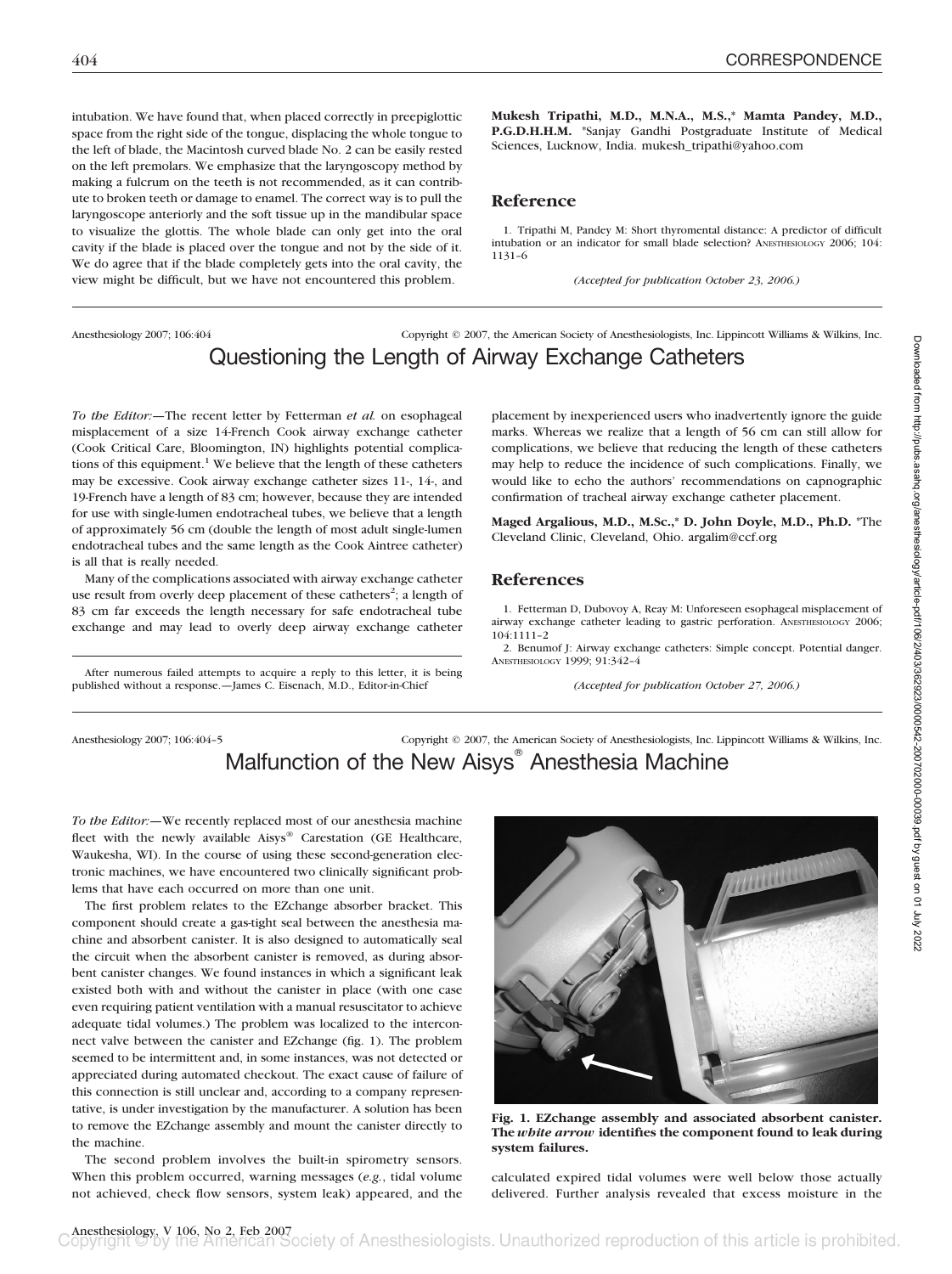breathing system (suggested by the condensation seen in the expiratory valve assembly) may lead to such malfunction of the sensors, which are located near the inspiratory and expiratory valves. A solution to this has been to switch to the backup D-Lite spirometry module included on the machines, which uses separate pressure tubing and seems to be less vulnerable to the effects of moisture in the circuit. (The machine will still give an alarm indicating that the volume sensors disagree, but the flow volume loops will appear

Anesthesiology 2007; 106:405 Copyright © 2007, the American Society of Anesthesiologists, Inc. Lippincott Williams & Wilkins, Inc.

Medicine, New York, New York. david.wax@mssm.edu

until the manufacturer offers definitive solutions.

help to protect the sensors.

*In Reply:—*GE Healthcare would like to thank ANESTHESIOLOGY for the opportunity to respond to the Letter to the Editor by Drs. Wax and Neustein.

In their letter, the authors discuss two issues pertaining to the Aisys® machine. The first concerns the function of the EZchange absorber manifold, the second concerns the effect of water on the inspiratory and expiratory flow sensors.

We have been able to reproduce the leak described by the authors. The breathing circuit leaks experienced at Mt. Sinai (New York, NY) were the result of an inadequate seal between the manifold and the absorber canister; small frays on the drain port of the disposable absorber canister produced the inadequate seal. This issue may be identified during the  $\mathrm{Aisys}^{\circledast}$  automatic system checkout procedure; we have verified this with affected canisters. Of course, if the canister is changed in the middle of a case, there would be no additional system checkout and a leak may result.

We have not been able to reproduce a system leak when the EZchange manifold is in place without a disposable canister because the leak exists where the manifold and the disposable absorber canister connect, as suggested by the authors.

We have taken a two-pronged approach to resolving this issue. First, we are addressing the root cause, the disposable absorber canister, by working with the third-party supplier to remedy the issue with the drain port flashing. Second, we are currently revising the drain seal on the EZchange module so this flashing, even if unchanged, will not affect the seal between the canister and the manifold.

With respect to the moisture and flow sensor issue, the root cause was most likely the impact that moisture or water may have on the function of the flow sensor. Our flow sensors are a vital component of the Aisys® ventilator. Like anesthesia practice, these sensors have

undergone extensive evolution since they were first introduced. As clinical anesthesia has moved toward lower and lower fresh gas flows, the impact of the increased humidity has necessitated a redesign of the basic flow sensor. At the time of the events, Mt. Sinai was using an earlier version of the flow sensor. The current flow sensor incorporates an offset in the area of the flow sensor flap that helps to overcome the issue associated with high moisture or water. This version can be readily recognized by the presence of grooves on the bezel of the flow sensor closest to the patient.

normal.) We are also adding expiratory limb filters to our circuits to

Users should be aware of these potential problems and solutions

**David Wax, M.D.,\* Steven Neustein, M.D.** \*Mount Sinai School of

*(Accepted for publication August 17, 2006.)*

The final issue the authors describe is the use of the D-Lite sensor to obtain spirometry instead of using the flow sensors. The D-Lite sensor and the direct patient monitoring of respiratory mechanics the use of the D-Lite may provide are a design feature of the Aisys®. Using the D-Lite will not resolve alarm issues produced by the inspiratory and expiratory flow sensor. The authors' description of the ventilator alarms suggests that the old-style flow sensors they were using at the time may have either had some moisture on the inspiratory sensor or may not have been calibrated.

The flow sensors should be calibrated daily simply by removing the flow sensor module, waiting for the "no insp flow sensor" and "no expiratory flow sensor" messages to appear, and then reattaching the flow sensor module. The alarm messages reported by Mt. Sinai would not have occurred with calibrated offset flow sensors.

GE Healthcare commends the authors for their insightful and accurate Letter to the Editor.

**Michael P. Mitton,** GE Healthcare, Life Support Solutions, Madison, Wisconsin. michael.mitton@med.ge.com

*(Accepted for publication August 17, 2006.)*

Anesthesiology 2007; 106:405–6 Copyright © 2007, the American Society of Anesthesiologists, Inc. Lippincott Williams & Wilkins, Inc. Propofol: A Novel Treatment for Breaking Migraine Headache

*To the Editor:* - A small number of open-label trials<sup>1,2</sup> and case reports<sup>3,4</sup> support the use of intravenous propofol in subanesthetic doses for the management of chronic severe intractable migraine headache. The largest of these, which included 77 patients, reported an average reduction in headache intensity of 95.4%. In this study, 63 of 77 patients reported complete resolution of headache symptoms after receiving 120 mg of propofol delivered over 30 min.

We report the case of a 54-yr-old woman who was admitted to the hospital with 2 weeks of severe, intractable migraine headache, complicated by severe hemicranial pain, photophobia, phonophobia, and a new left eyelid droop. After completing a full neurologic work-up, which was negative, the patient was diagnosed with status migrainous. Multiple medications, including gabapentin, pregabalin, sumatriptan,

sulfate, were all attempted with limited success. Our anesthesiology service was consulted by the patient's neu-

carisoprodol, promethazine, ketorolac tromethamine, and morphine

rologist for a subanesthetic trial of propofol, as reported by Krusz *et al*. <sup>1</sup> On the visual analog scale of 0-10, the patient reported a score of 6 for frontal head-pain and experienced significant photophobia just before the injection of propofol. She then received 20 mg IV every 5 min to a maximum of 120 mg over 30 min. Within 5 min, the patient's pain scale score decreased to 5. By 20 min (80 mg), she reported a score of 2 and stated that she could not remember the last time she felt this good. By 30 min (120 mg), she reported a pain score of 0 and commented that she could remove her dark glasses without any photophobia and that her headache was gone. Five hours later, and after 5 days in the hospital, the patient was discharged home without pain.

Support was provided solely from institutional and/or departmental sources. Although existing studies are small, this case report, in conjunc-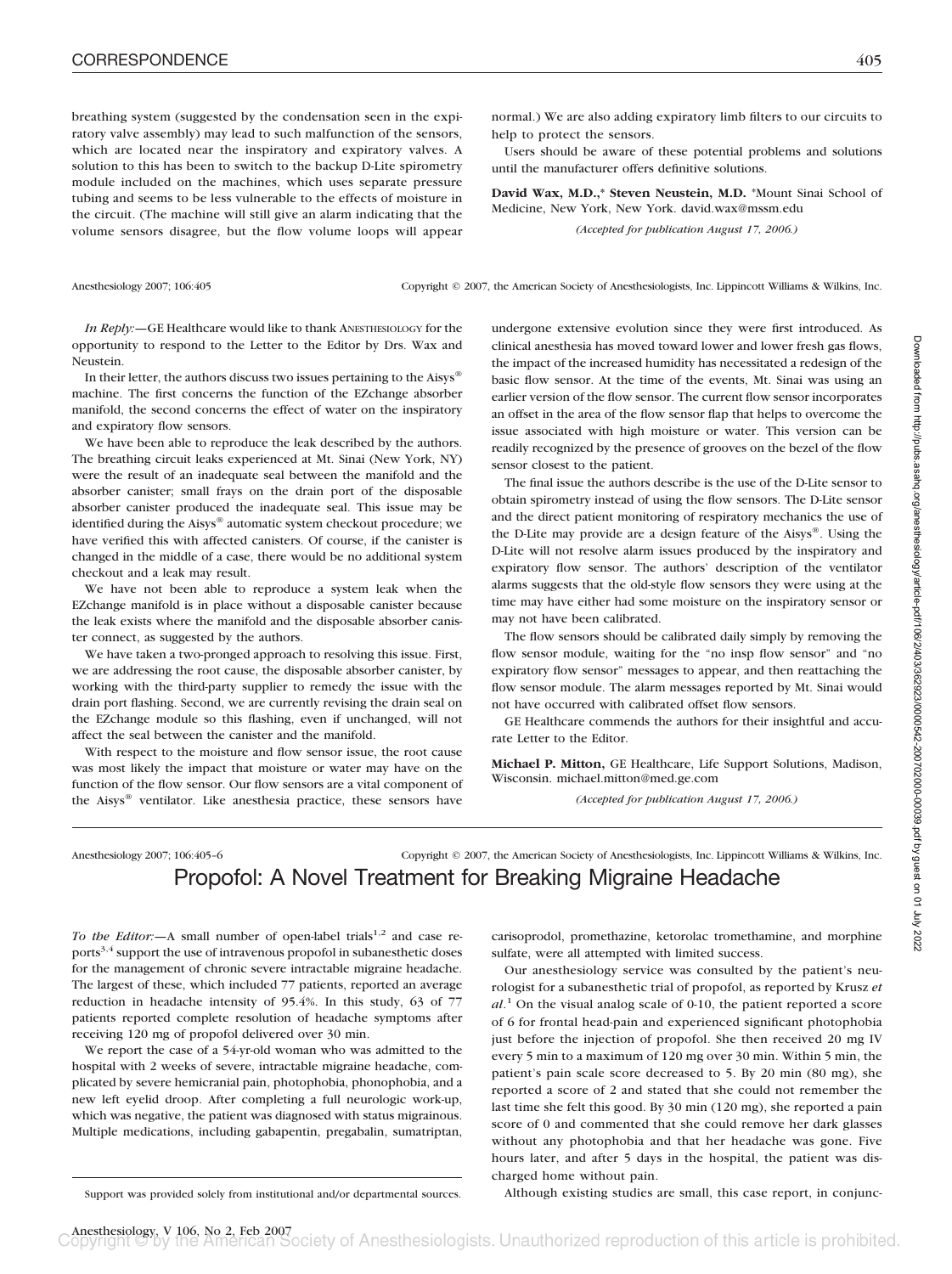tion with smaller studies reported elsewhere, supports the use of propofol in subanesthetic doses for the treatment of severe migraine headache. These observations also suggest the involvement of the  $\gamma$ -aminobutyric acid type A receptor in the etiology of migraine headaches. It seems that a large-scale trial to examine the efficacy of propofol, at least for acute headache control, is warranted.

**Joshua Aaron Bloomstone, M.D.,** Valley Anesthesiology Consultants, Ltd, Phoenix, Arizona. jbloomstone@cox.net

#### **References**

1. Krusz JC, Scott V, Belanger J: Intravenous propofol: Unique effectiveness in treating intractable migraine. Headache 2000 Mar;40:224–30.

- 2. Drummond-Lewis J, Scher C: Propofol: A new treatment strategy for refractory migraine headache. Pain Med 2002; 3:366–9
- 3. Thurlow JA: Hemiplegia following general anesthesia: An unusual presentation of migraine. Eur J Anaesthesiol 1998; 15:610–2
- 4. Folkerts H: Migraine after electroconvulsive therapy. Convuls Ther 1995; 11:212–5

*(Accepted for publication September 26, 2006.)*

# Anesthesiology 2007; 106:406–7 Copyright © 2007, the American Society of Anesthesiologists, Inc. Lippincott Williams & Wilkins, Inc. Implementation of Smoke-free Policy in University Hospital Decreases Carboxyhemoglobin Level in Inpatients Undergoing **Surgery**

Anesthesiology, V 106, No 2, Feb 2007<br>Copyright © by the American Society of Anesthesiologists. Unauthorized reproduction of this article is prohibited.

*To the Editor:—*Over the past two decades, many hospitals in advanced countries have declared a "smoke-free hospital," and adoption of such a policy has recently, albeit very belatedly, begun in Japan. Because cigarette smoking is a risk factor for mortality and morbidity, this implementation may be expected to produce measurable benefits for the majority of patients, provided it effectively reduces smoking in the hospital environment.<sup>1</sup> In cigarette smokers, as well as in passive smokers, blood carboxyhemoglobin concentration (COHb) is known to be elevated.2 Herein we report a significant reduction in COHb values in surgical inpatients following the implementation of such a policy.

We compared COHb values before and after the implementation of a smoke-free hospital (on April 1, 2003) after more than a year's preparation. We collected all arterial blood oxymetery data (measured using an ABL700, Radiometer, Copenhagen, Denmark) obtained from those inpatients undergoing surgery who had an arterial puncture or an arterial line in place for collection of arterial blood samples in the operating room. Arterial blood samples taken just before or after the induction of anesthesia were immediately subjected to the measurement of arterial blood gas tensions and COHb. The implementation of a smoke-free university campus was begun on April 1, 2005. Differences in COHb were examined *via* a one-way analysis of variance with an unpaired *t* test (with a Bonferroni correction) being used for *post hoc* comparisons.

As shown in figure 1, the mean values COHb were  $1.65 \pm 0.87\%$  (n  $= 656$ , mean  $\pm$  SD) over the 3 months before the implementation of a smoke-free hospital and  $1.15 \pm 0.50\%$  (n = 614) just after the implementation, and this decreased COHb level remained stable. After the implementation of a smoke-free university campus (April 2005), it showed a slight decrease to  $0.98 \pm 0.40\%$  (n = 713) over the next 3 months. There was no difference in age distribution, hemoglobin concentration, or arterial oxygen tension (Paco<sub>2</sub>) before and after the implementation. Whereas in 2002 the percentage of surgical patients who were smokers was 26.9% and the average hospital stay before surgery was approximately 6.7 days, in 2005, these were smaller (22.5% and 5.4 days, respectively). Among outpatients, the mean COHb values were  $1.74 \pm 0.94\%$  (n = 1,069) for 12 months before the implementation of the smoke-free hospital and  $1.64 \pm 0.72\%$  (n = 1,475) after the implementation of a smoke-free university campus.

These data document that the implementation of a smoke-free hospital caused a dramatic decrease in COHb values among surgical inpatients. It is unlikely that upon implementing a smoke-free hospital, all patients who smoked had stopped before admission. However, such patients were no longer able to smoke in the hospital buildings and had



**Fig. 1. Changes in the blood levels of blood carboxyhemoglobin concentration (COHb; %) in inpatients undergoing surgery before and after the implementation of a smoke-free hospital on** April 1, 2003 (A). Sp= spring (April to June), Sm = summer **(July to September), Au autumn (September to December), Wn winter (January to March). No data are available for spring 2004 because of moving to the new hospital. The implementation of a smoke-free university campus was begun on** April 1, 2005 (B).  $a = P < 0.01$  compared with autumn 2002; b  $P < 0.01$  compared with winter 2003;  $C = P < 0.01$  compared with outpatients (OP)  $2005$ ; N.S. = not significant.

an approximately 6-day period of forced abstinence or reduction of smoking before surgery after the policy implementation. These data could also preclude the possibility that seasonal variations in COHb among the population admitted to our hospital might have affected the results, as COHb did not significantly change during the observation period, except the timing of the implementation of the smoke-free hospital. The implementation of a smoke-free policy may have made smokers abstain from smoking or prevented inpatients from passive smoke. Thus, such a policy seems to be an effective way of reducing smoke pollution in the hospital environment and lowers the carbon monoxide concentration in the blood of inpatients.

Although COHb may not be the sole factor in determining smokeinduced morbidity and mortality, smokers are at higher risk of cardiopulmonary<sup>3</sup> and wound-related postoperative complications than nonsmokers,<sup>4</sup> and high COHb levels are associated with high mortality.<sup>5</sup> Thus, this first observation of a decrease in hospital-wide COHb warrants further study to evaluate the potential benefits to patients resulting from admission to a smoke-free hospital, as well as to people in a

Support was provided solely from institutional and/or departmental sources. smoke-free community.